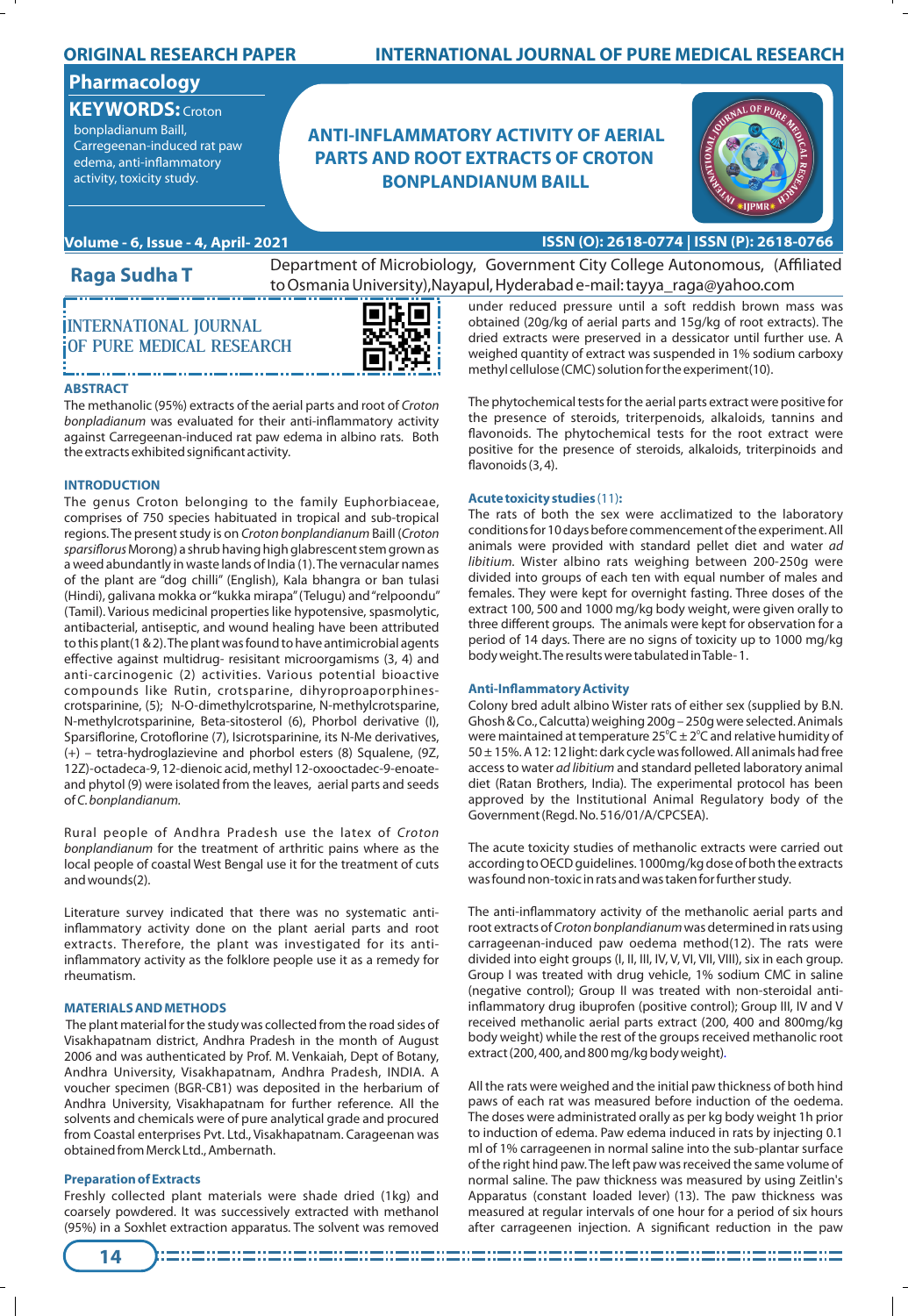# **ORIGINAL RESEARCH PAPER**

## **INTERNATIONAL JOURNAL OF PURE MEDICAL RESEARCH**

volumes of the test groups compared to drug vehicle-treated control animals were considered as anti-inflammatory response. The percentage inhibition of oedema was calculated using the following formula:

Percentage increase in paw thickness= (Tn-To /To) 100 Where,

Tn – paw thickness at time 't' h  $(t = 1, 2, 3, \ldots, n)$ To - paw thickness at time '0' h

Therefore % increase due to carrageenen= (% increase in right paw – % increase in left paw)

The percentage of maximal paw edema produced during 6h was calculated and plotted as line graph. The percentage of total paw edema as area under the time course curve (AUC) produced during 6h was also calculated and tabulated. Student's t-test was used to compare test and control group values and was considered as significant change. The difference between the treated and the control group would have arisen by chance is less than 5% of cases, is considered as statistically significant (P<0.05); that arising in less than 1% of cases are highly significant ( $P < 0.01$ ); while that arising in less than 0.1% of cases are very significant (P<0.001).

#### **RESULTS & DISCUSSION**

The edema and percentage of rate of inhibition for each group were calculated. From the observed values, the percentage of maximal paw oedema produced during 6h was calculated and plotted as line graph. The percentage of total paw oedema as area under the time course curve (AUC) produced during 6h was also calculated and plotted as bar graph. The data obtained from the experiment were expressed as means  $\pm$  S.E.M, N = 4. Student's t-test was used to compare test and control group values. The differences in the test verses control values were considered statistically significant at  $P \leq$ 0.05. The Croton bonplandianum aerial parts and root extracts produced dose dependent inhibition of Carrageenan-induced rat paw edema (Table-1 & 2).

Root extract showed maximum anti-inflammatory activity. Edema represents the early phase of inflammation in Carrageenan-induced paw edema and is the simplest and most widely used model for studying anti-inflammatory activity. The paw edema induced by the sub planar injection of Carrageenan in rats is biphasic, the first phase 1 hr. involves the release of serotonin and histamine while the second phase (over 1 hr.) is mediated by prostaglandins, the cyclooxygenase products and the continuity between the two phases is provided by kinins(14). According to Vineger et. al., (1987) the development of the carrageenan induced edema derives from the release of cytoplasmic enzymes and inflammatory mediators like histamine and serotonin from mast cells and the increase of prostaglandin and thromboxanes via the catalytic activity of cycloxygenase enzymes (COX-1 & COX-2) in the inflammatory area (15). The macrophages in the carrageenan induced dermal tissue releases much interlukin-1 to induce accumulation of polymorphic nuclear cells (PMN) into the inflammatory area. The activated PMNs then release the lysozomal enzymes and activate oxygen, especially superoxide dismutase, to destroy connective tissue and induce paw swelling. The suppression of increase in paw oedema by ibuprofen is due to the inhibition of the enzyme arachidonate cyclooxygenase or COX (16). Both extracts showed significant anti-inflammatory activity at 3 hr, against Carrageenan injection suggesting that the extracts predominantly inhibit the release of prostaglandins like substances. The percentage of inhibition of the total paw oedema shown by C. bonplandianum aerial parts and root extracts at a concentration of 200, 400 and 800 mg/kg was 62.05  $\pm$  0.3, 75.25  $\pm$ 0.12, 86.49  $\pm$  0.2 and 82.05  $\pm$  0.3, 91.95  $\pm$  0.3, 93.87  $\pm$  0.34 respectively. The percentage of inhibition of the total paw edema by methanolic root extract (91.95  $\pm$  0.3for 400mg/kg) was shown to be slightly more than the standard drug ibuprofen (89.021.0). In conclusion, the aerial parts and the roots of Croton bonpladianum showed significant anti-inflammatory activity which may be attributed to the presence of chemical constituents like steroids, triterpinoind, flavonoids and alkaloids.

**Table 1. Toxicity studies of the methanol extracts of C. bonplandianum aerial parts and roots.**

|            | Treatme   Dose mg / No. of      |    | No. of No. of |   | $LD_{50}$ value  |
|------------|---------------------------------|----|---------------|---|------------------|
| nt         | kg b. wt. animalssurvivesdeaths |    |               |   |                  |
| <b>CBA</b> | 100                             | 10 | 10            |   |                  |
|            | 500                             | 10 | 10            |   |                  |
|            | 1000                            | 10 | 10            | 0 | >1000mg/kg b.wt. |
| <b>CBR</b> | 100                             | 10 | 10            | 0 |                  |
|            | 500                             | 10 | 10            | 0 |                  |
|            | 1000                            | 10 | 10            | 0 | >1000mg/kg b.wt. |

**Table 2. : Percentage inhibition of carrageenan-induced paw oedema in rats by prophylactic treatment with methanolic extract of Croton bonplandianum aerial parts and Ibuprofen.**

| Treatment                         | % Of Inhibition              | <b>% Of Inhibition On</b> |
|-----------------------------------|------------------------------|---------------------------|
|                                   | On The Maximal The Total Paw |                           |
|                                   | <b>Paw Oedema</b>            | Oedema (AUC)              |
| Group 1 (Drug Vehicle)            | 0.05.2                       | 0.00.9                    |
| Group 2(Ibuprofen 5mg) 81.61.8*** |                              | 89.021.0***               |
| Group 3(CBA 200mg)                | $56.0 \pm 2.8***$            | $62.05 \pm 0.3***$        |
| Group 4(CBA 400mg)                | $64.26 \pm 2.5***$           | $75.25 \pm 0.12***$       |
| Group 5(CBA 800mg)                | $78.53 \pm 0.9***$           | $86.49 \pm 0.2***$        |

**Signicance:\*P<0.05,\*\*P<0.01,\*\*\*P<0.001.**

|                                                     |  |  |  | Table 3.: Percentage inhibition of carrageenan-induced paw |  |  |
|-----------------------------------------------------|--|--|--|------------------------------------------------------------|--|--|
|                                                     |  |  |  | oedema in rats by prophylactic treatment with methanolic   |  |  |
| extract of Croton bonplandianum root and Ibuprofen. |  |  |  |                                                            |  |  |

| Treatment                          | % Of Inhibition<br>On The Maximal The Total Paw | % Of Inhibition On  |  |
|------------------------------------|-------------------------------------------------|---------------------|--|
|                                    | Paw Oedema                                      | Oedema (AUC)        |  |
| Group 1 (Drug Vehicle)             | 0.05.2                                          | 0.00.9              |  |
| Group 2 (Ibuprofen 5mg) 81.61.8*** |                                                 | 89.021.0***         |  |
| Group 6 (CBR 200mg)                | $60.9 \pm 3.3***$                               | $82.05 \pm 0.3***$  |  |
| Group 7 (CBR 400mg)                | $78.98 \pm 3.7***$                              | $91.95 \pm 0.3***$  |  |
| Group 8 (CBR 800mg)                | $89.66 \pm 1.0***$                              | $93.87 \pm 0.34***$ |  |

**Signicance:\*P<0.05,\*\*P<0.01,\*\*\*P<0.001.**



**Fig. 1: Effect of the crude methanolic extract of Croton bonplandianum (CBA) aerial parts (200, 400 and 800mg.kg-1 body weight) and the standard drug Ibuprofen (2.5 x mol.kg-1body weight) on A) the total paw edema and B) the maximal paw edema in carrageenan-inducd paw edema.**

**Signicance: \*P<0.05,\*\*P<0.01,\*\*\*P<0.001; ns = not signicant**

**15**